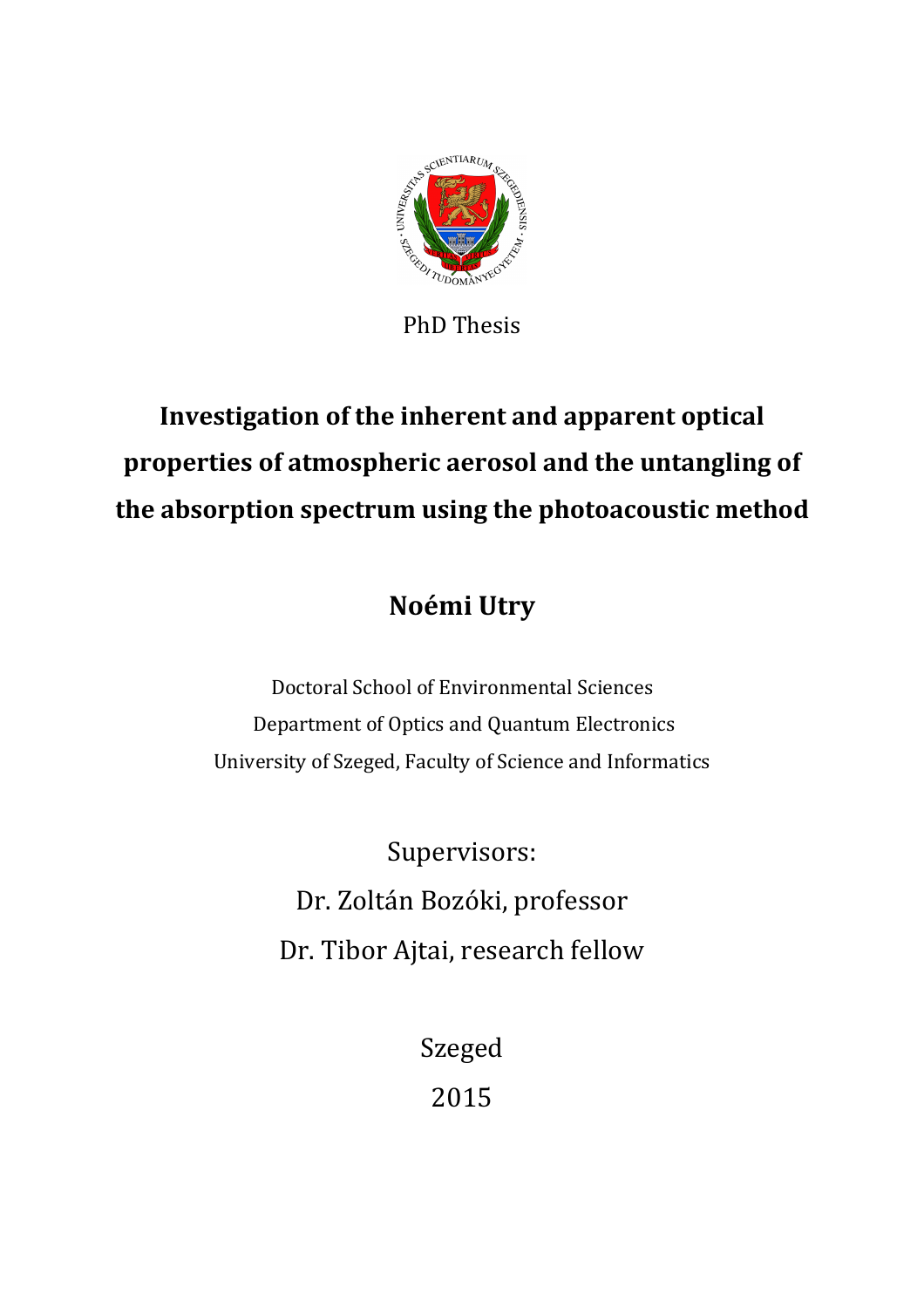#### **1. Introduction**

One of the most significant scientific goals of our time is the reliable and precise determination of the anthropogenic climate modifying impacts. Despite the fact that the role of atmospheric aerosol is comparable to that of greenhouse gases regarding the shifts in the radiative balance of the Earth-atmosphere system, considering their inherent (freshly after emission) and the apparent (in the atmospheric equilibrium state) optical properties there is only limited and mostly uncertain data available. Our knowledge on absorption properties is incomplete and unprecise regarding both carbonaceous aerosol being dominant in number-concentration while having strong specific absorption and mineral dust being dominant in mass-concentration while having low specific absorption. This has major impact on the uncertainties regarding the estimations on the global climate forcing of aerosol. Atmospheric aerosol are in the focus of scientific interest not only because of their climatic impact but also their effect on air quality. Based on our current knowledge, however, atmospheric soot aerosol are negligible in mass-concentration, they are the largest contributors to the toxicity of particulate matter. The investigation of human health impacts and the apportionment of emitting sources is one of the biggest scientific challenges of our time. Latest researches have shown significant relationship between the chemical composition and the optical absorption spectra of aerosol, which can be measured in real time. This opens novel possibilities in the field of the real-time source apportionment of these aerosol.

The fact that, despite of its significance, we do not have sufficient information on the absorption response of atmospheric aerosol can be traced back to several reasons, like the lack of instrumentation, which is capable of providing reliable data with sufficient sensitivity, the difficulties of the laboratory modelling of aerosol, and also the error originating from the comparability of the data deriving from the application of different measurement techniques. It is a further problem that the physical-chemical properties of aerosol go through severe changes as a result of atmospheric processes, which significantly limit the quantitative analysis of the so called apparent optical response and chemical properties derived from ambient measurements carried out on aerosol in their equilibrium state.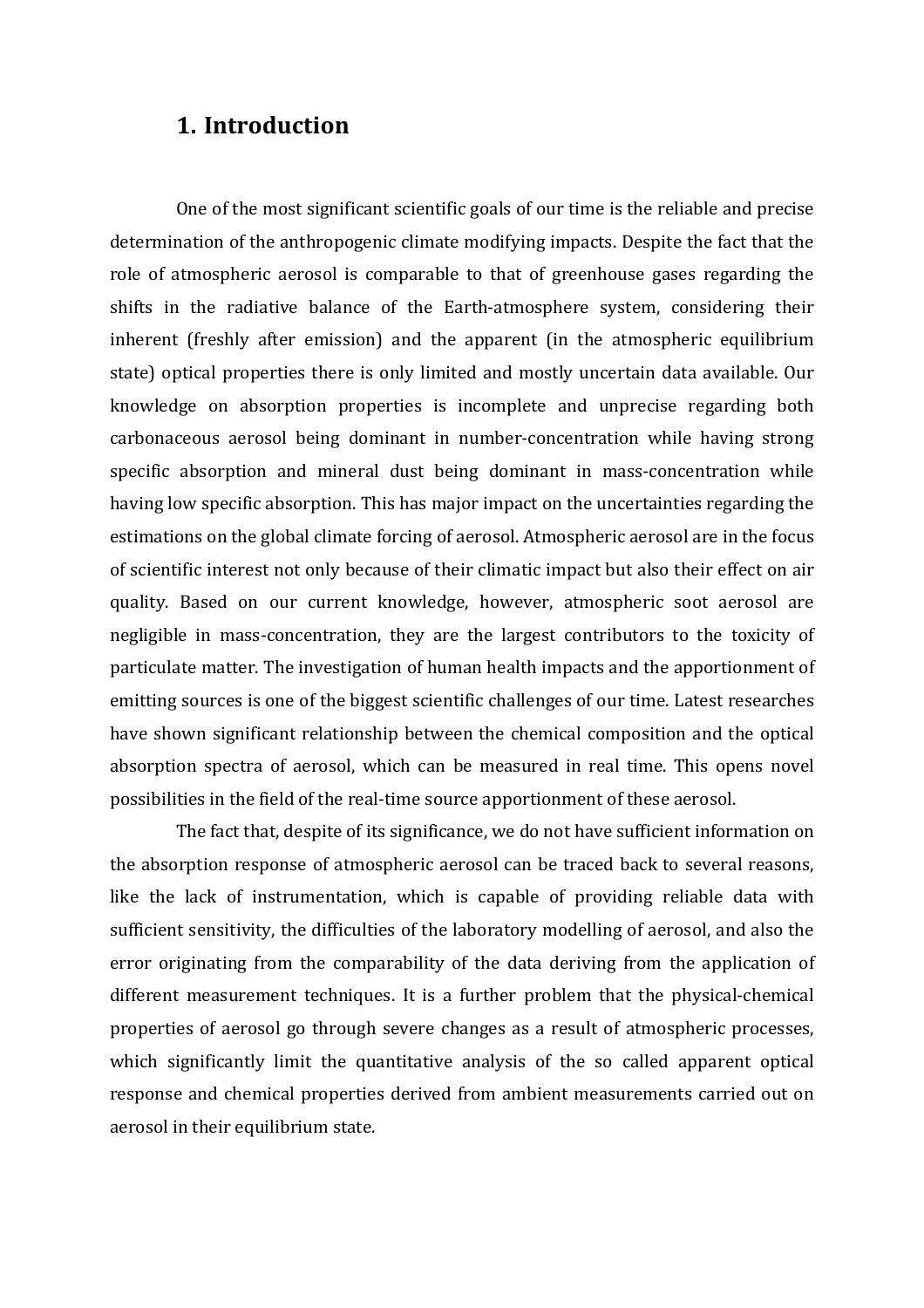As the majority of the scientific 'vox populi' agrees that photoacoustic spectroscopy is the most promising measurement technique for the investigation of the wavelength dependent absorption response of ambient aerosol, in the last few years lot of research groups and companies have been working on the development of aerosol instrumentation based on this method. The Photoacoustic Group of the University of Szeged has been researching aerosol optical absorption since 2003. I joined this research in 2010. During my doctoral work I have been focusing on the laboratory and field investigation of the absorption properties of climate relevant aerosol compounds.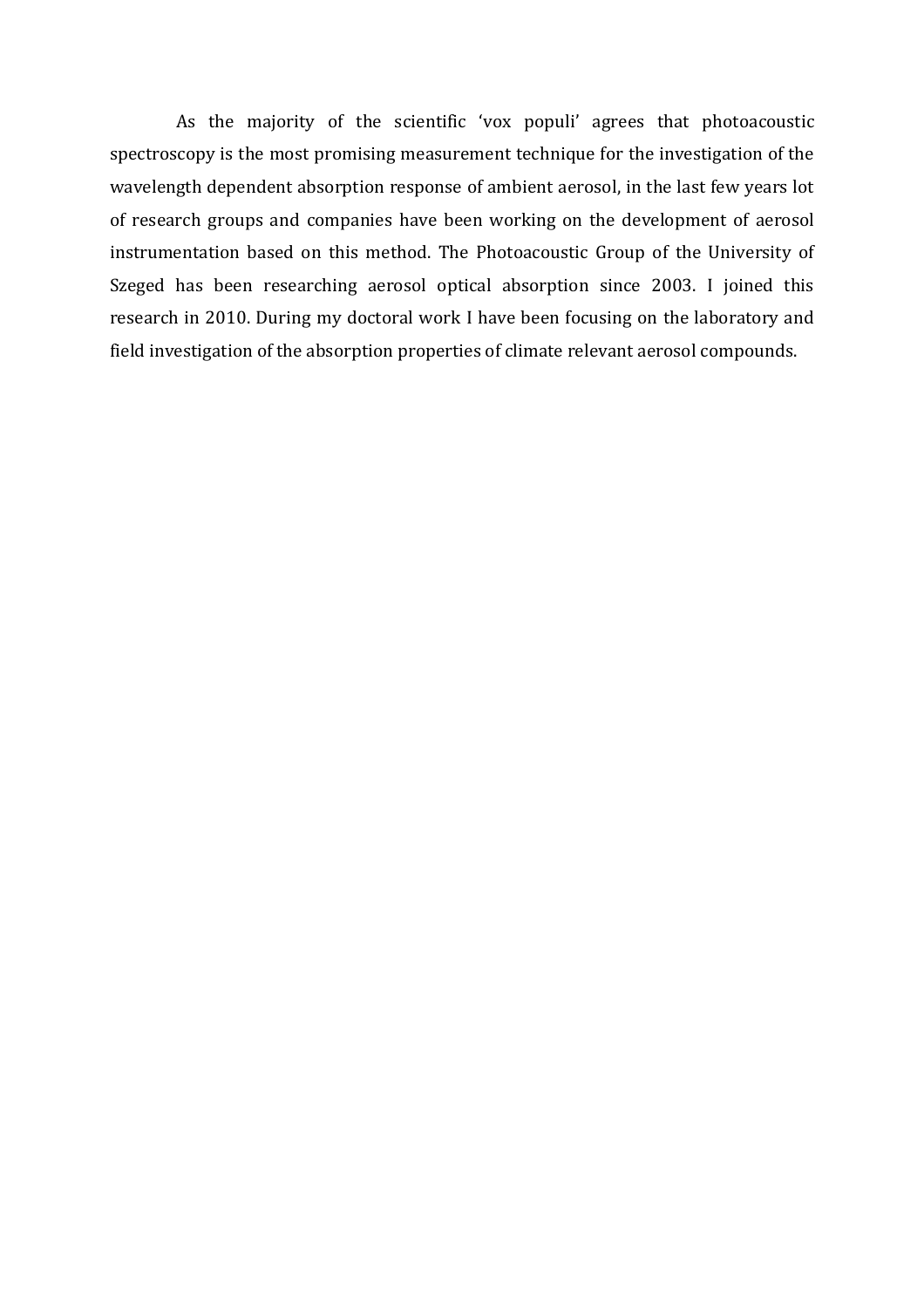## **2. Scientific goals**

Based on the above mentioned statements I am setting my objective to precisely and accurately determine the inherent optical absorption properties of climate relevant aerosol compounds under controlled laboratory conditions in aerosol phase, and also to untangle and quantify of the relationship between the real-time determined, apparent absorption spectra and physical-chemical properties of ambient aerosol.

In order to reach the set objectives I have carried out the following tasks:

**1.** Determination of the inherent absorption spectra of artificially generated carbonaceous aerosol with great accuracy; the investigation of the possibility of the applicability of the studied spectral characteristics in the real-time source apportionment of particulate matter.

**2.** Determination of the aerosol-phase absorption spectra of ambient humic-like substance (HULIS) extracted from filter samples collected among ambient conditions; comparison of the measured data with literature values computed using various measurement techniques. Comparing the absorption spectra of HULIS aerosol determined by the photoacoustic method and that by UV-VIS spectroscopic measurements.

**3.** Aerosol phase investigation of the absorption properties of characteristic mineral dust components of particulate matter, the comparison of the measurement results with literature data computed from measurements carried out on bulk-phase and thin film samples.

**4.** Determination of the apparent absorption properties of real atmospheric aerosol during wintry urban field measurements; the studying of the daily fluctuation of the AAE.

**5.** The untangling and quantification of the relationships between the AAE values computed among field measurement conditions and the physical-chemical properties of the investigated aerosol.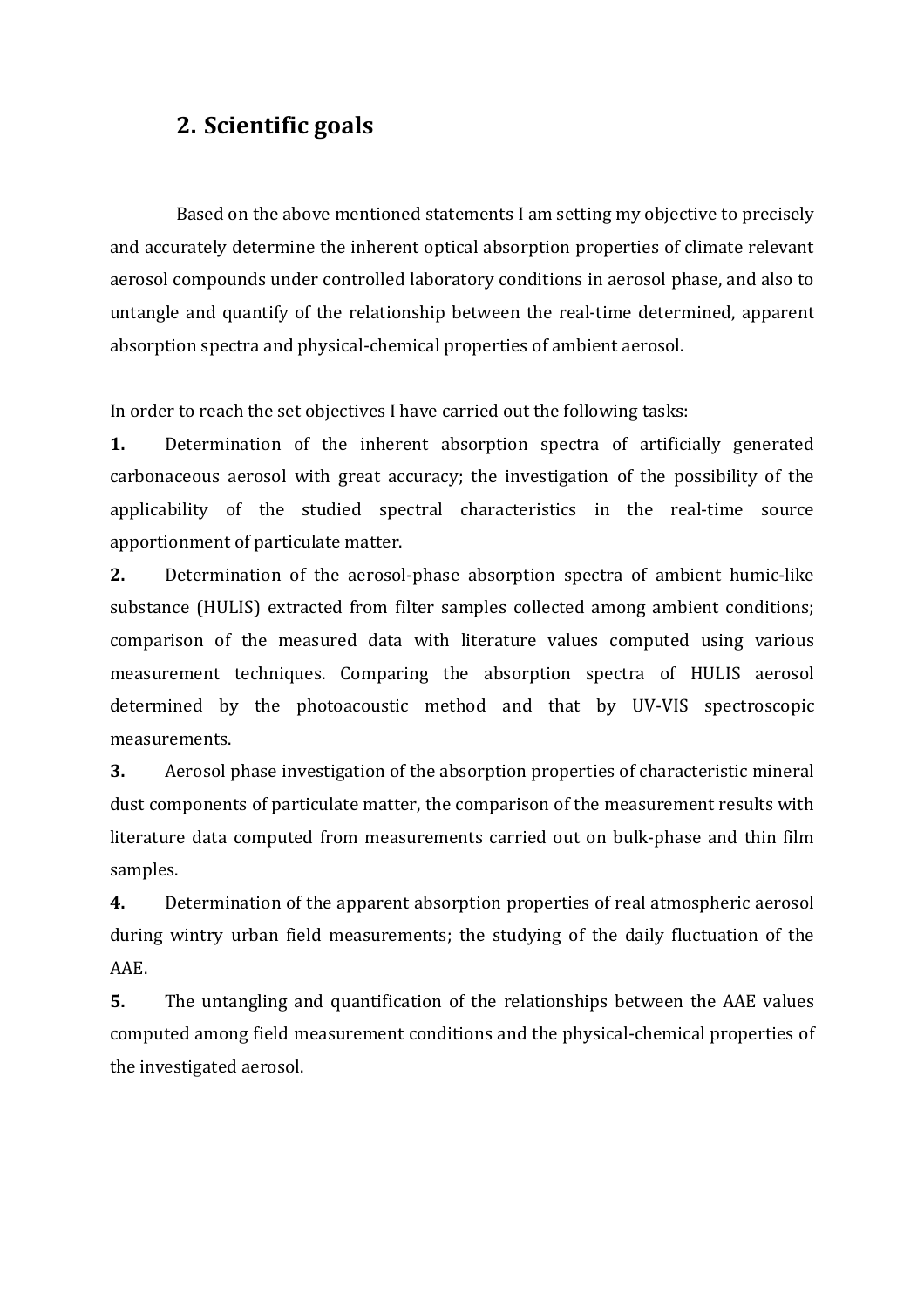### **3. The applied methods**

#### 3.1 Laboratory study: Aerosol generating methods

I carried out the generation of *carbonaceous aerosol* partly by methods, which model combustion, partly among real combustion conditions. For the prior I applied two commercially available soot generators (Miniature Combustion Aerosol Standard (mini-CAST) and Palas GFG 1000), and also a method based on laser ablation, which has been developed by the co-operation of the Photoacoustic Research Group and the Ablation Research Group of the University of Szeged Faculty of Science and Informatics Department of Optics and Quantum Electronics. The investigation of the mini-CAST aerosol was carried out at the Karlsruhe Institute of Technology, Institute of Meteorology und Climate Research. I investigated real combustion aerosol (diesel and wood stove aerosol) at the Paul Scherrer Institute in Switzerland.

I investigated *atmospheric humic like substance (HULIS)* in aerosol phase by atomizing the acetonitrile solution extracted of the samples collected among real ambient conditions.

The re-dispersing of *mineral dust components* was carried out by an automatized vibration unit blown by synthetic air.

#### 3.2. Field study: sampling

I have carried out field measurements during January 12-26, 2011, in the city center of Szeged next to the measurement station of the Csongrád County Government Office in an air- and humidity-conditioned, specially designed professional mobile measurement platform. The standardized PM2.5 sampling unit was placed on the top of the platform 5 m from the ground. All instruments and filter sampling for chemical analysis took sample from this impactor (1st graph).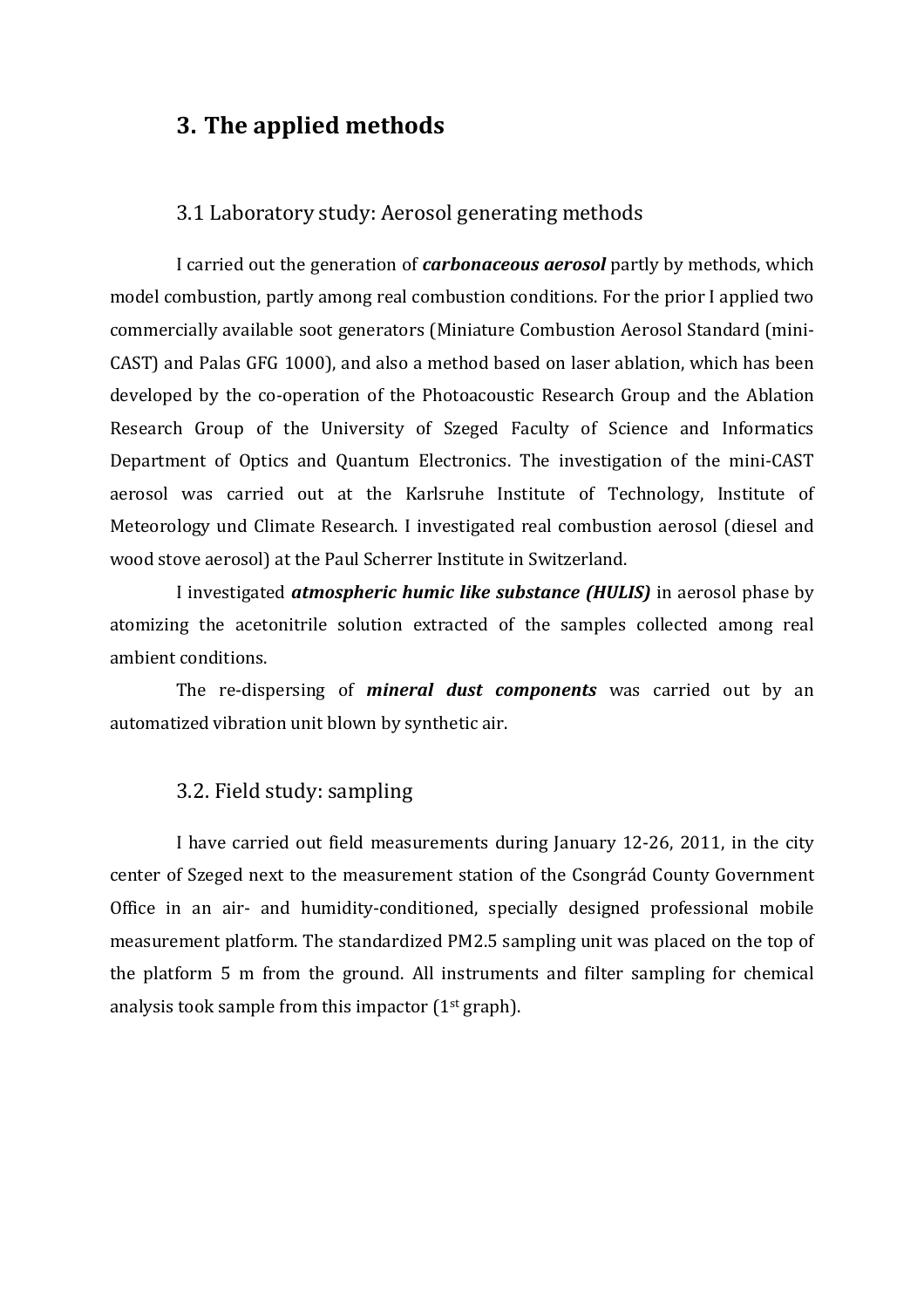

*1. graph. Schematic setup of the mobile platform* 

#### 3.3. Applied instruments

I have described the absorption properties with optical absorption coefficient (OAC), mass specific absorption coefficient (MAC), Aerosol Angström Exponent used for the description of the wavelength dependency of the spectrum, and in case of mineral dust complex refractive index.

- Measurement of OAC at 266, 355, 532 and 1064 nm was carried out by the Four Wavelength Photoacoustic System (4-λ PAS),
- Measurement of mass was carried out by a Tapered Element Oscillating Microbalance (TEOM)
- I used the Scanning Mobility Particle Sizer (SMPS) and the Optical Particle Sizer (OPC) for the determination of size distribution
- Complex refractive indices was computed by the inverse Mie-iteration method using the measured size distribution data and refractive index data from the literature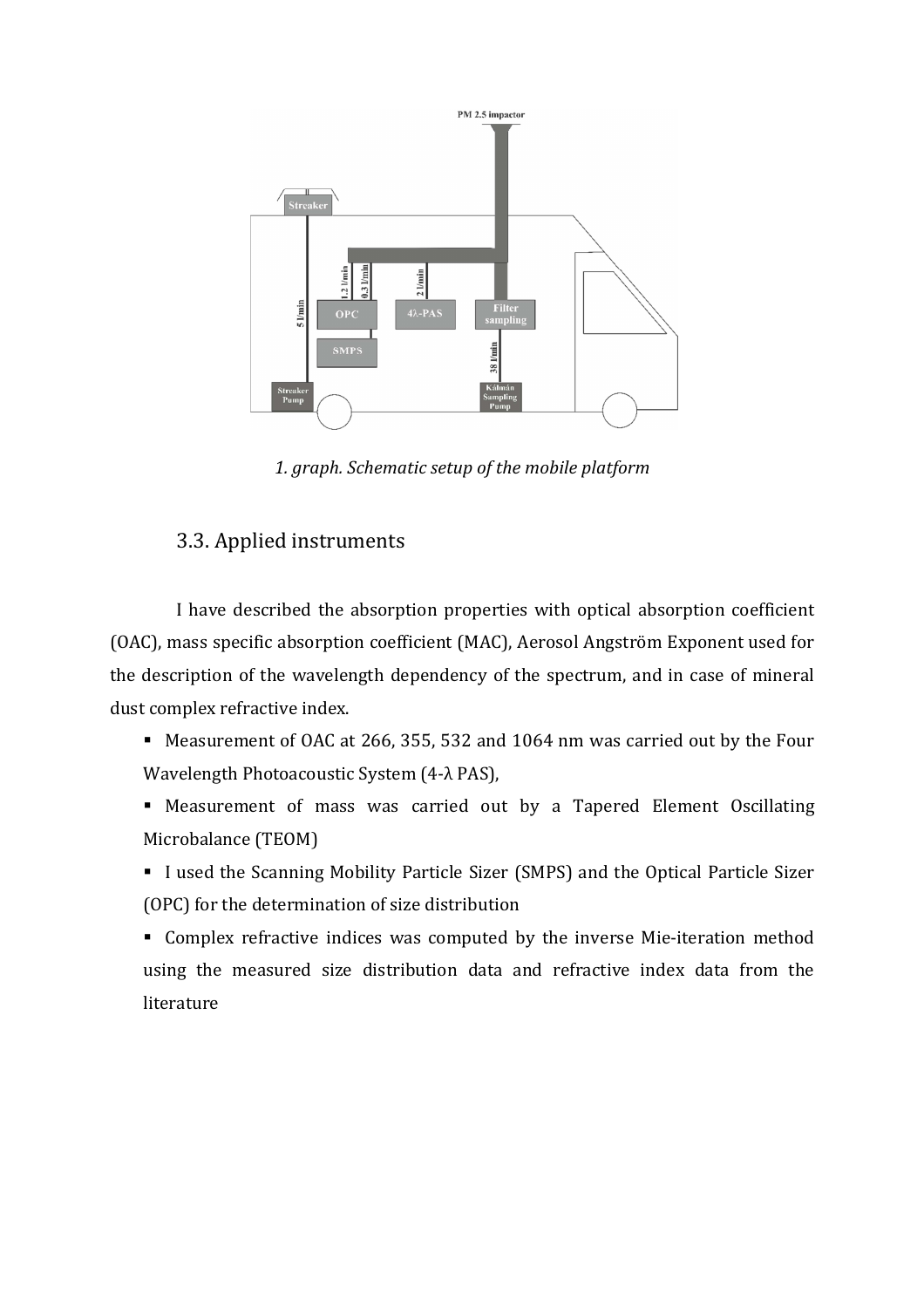#### **4. Summary**

The optical absorption spectrum is the only physical parameter that can be measured in real-time and which can carry information considering climatic impact, emitting sources and physiological effects. Thus, the investigation of optical absorption properties is one of the most timely and significant scientific goals of our time. Whereas we already acquire satisfying information on the scattering properties of atmospheric aerosol, our knowledge regarding its absorbing components is quite limited and imperfect. During my doctoral work I have been focusing on the precise determination and the thorough investigation of the explanation of the absorption spectra by the means of either laboratory studying artificially generated or re-dispersed real aerosol samples, and also real-time measurement of atmospheric aerosol.

#### Abstract of the PhD dissertation. Phrasing the new results.

**I.** I have determined the Absorption Angström Exponent (AAE) values of artificially generated carbon aerosol during laboratory measurements. The AAE values determined at all operating wavelengths of the Four Wavelength Photoacoustic Spectrometer were computed as  $1.04\pm0.11$ ,  $1.25\pm0.14$  and  $1.80\pm0.20$  in case of the soot generating methods modelling combustion processes like laser-ablation, mini-CAST and Palas GFG 1000. During the laboratory photoacoustic investigation of real combustion processes, the aerosol emitted by a diesel vehicle and wood combustion the AAE values were determined as 1.30±0.14 és 1.95±0.21. Measurements carried out at multiple wavelengths have proved that the different aerosol samples can be well distinguished from each other based on their AAE values. Furthermore their AAE values show wavelength dependence with the only exception of laser-ablation. According to the laboratory photoacoustic measurements I have concluded that the different combustionbased soot generating methods well model real combustion processes considering optical response. From this point of view the mini-CAST generator which is based on propane burning in a diffusion flame is capable of modelling diesel emission with the setup described in my dissertation. However, Palas GFG 100, which is based on spark discharge on graphite electrodes, well models the mixed aerosol emission most characteristic of winter urban areas.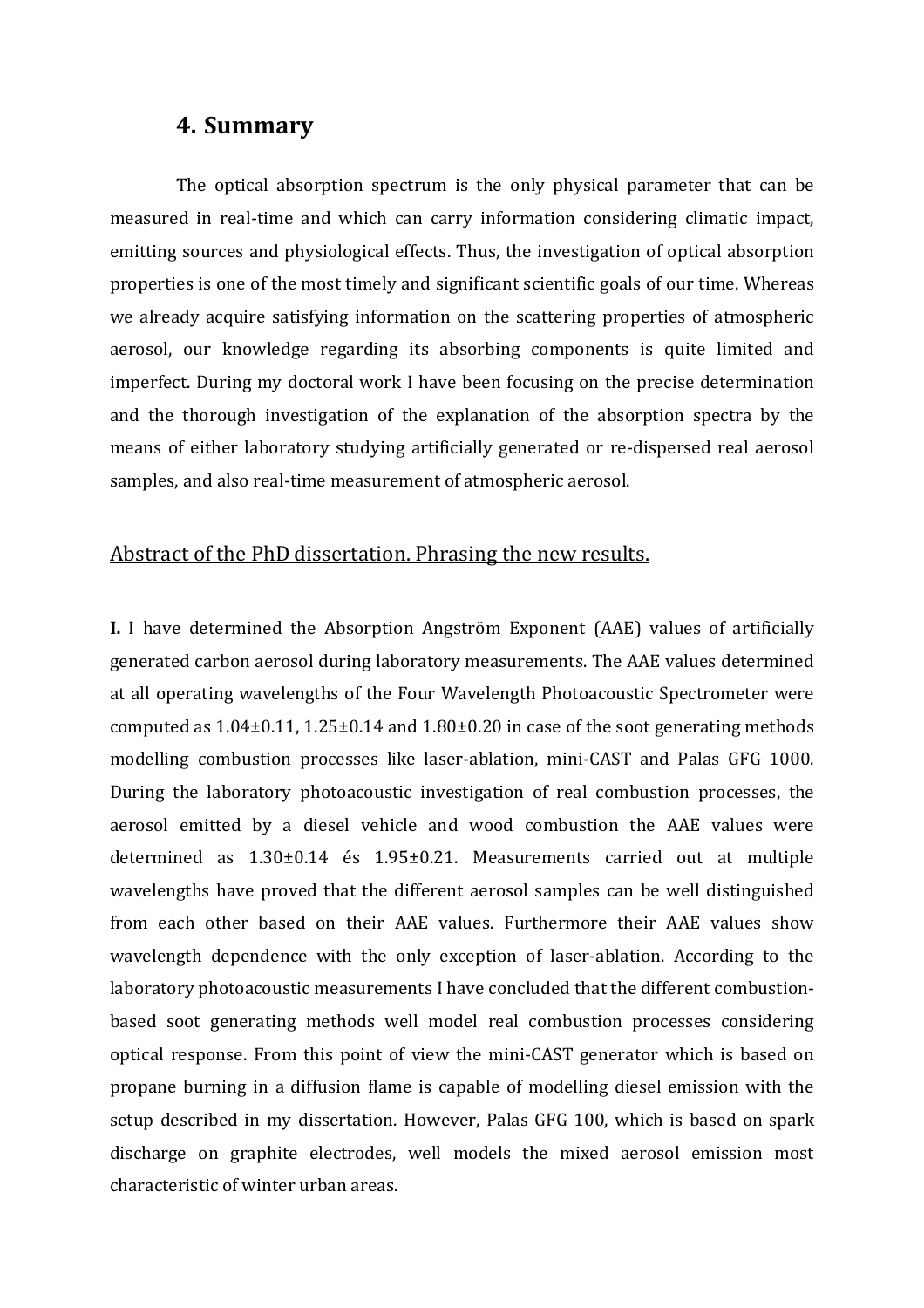With the means of laser ablation black carbon (BC) particles can be generated. While comparing the results of the photoacoustic laboratory measurements with the data gained from field measurements I have concluded that that the AAE values computed during laboratory measurements are in good agreement with that of field measurements among such time periods (rush hour or non-traffic) when only one of the emitting sources (traffic or wood burning) is dominant. According to this I took cognizance of the fact that the effect of atmospheric processes was negligible in case of my field measurements. . **[1,12,16]**

**II.** During the laboratory investigation of atmospheric humic like substances (HULIS) isolated from filters collected during an autumn measurement campaign I have concluded that HULIS has negligible mass specific optical absorption coefficient values (MAC) in the visible range  $(2.97*10<sup>-2</sup>±2.67*10<sup>-3</sup>m<sup>2</sup>/g$  @532 nm), however towards shorter wavelengths it steadily increases. The UV range MAC value of HULIS is comparable  $(4.925\pm0.5418m^2/g \oslash 266 nm)$  to that of the main absorbing component of atmospheric aerosol, black carbon (BC). Moreover I have determined the wavelength dependency of the MAC values of HULIS. The AAE values of the HULIS sample were the following on the specific wavelength ranges of 1064-532nm, 532-355nm and 355-  $266$ nm:  $2.23\pm0.23$ ,  $5.87\pm0.49$  and  $9.48\pm0.76$ . The result is tune with values determined during liquid-state measurements available in literature, however I was the first to determine these values during aerosol-phase measurements.

While comparing my results with data determined in case of HULIS samples collected at the same site during the summer, I came to the conclusion that the absorption spectra of HULIS determined in aerosol-phase (just as that in liquid-phase) can be an indicator of the emitting sources and/or the processes of formation. I have compared the results of my photoacoustic aerosol-phase measurements with liquid-phase measurement, as a result of which, I have experimentally confirmed that the optical properties (MAC and AAE) of HULIS measured in liquid-phase can be extended to particles in case the morphology of the particles can be estimated by spherical shape and the size of particles is small compared to the wavelength of excitation. **[2]**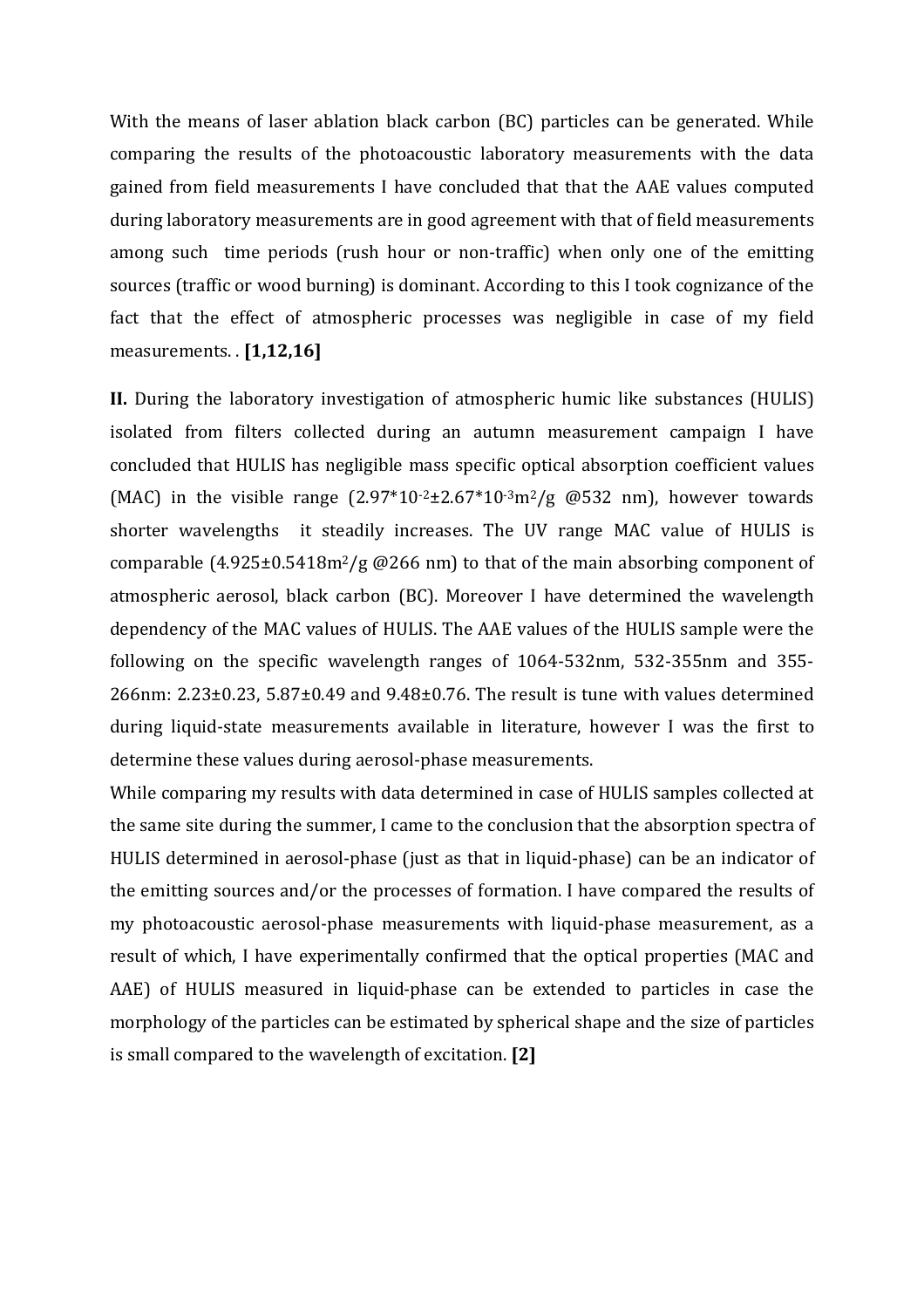**III.** By the means of photoacoustic measurements I have determined the mass specific optical absorption coefficient (MAC) values of soil-originating mineral dust (MD) components like clay minerals (illite, kaolin and bentonite), oxides (quartz, hematite and rutile) and carbonates (limestone). I have derived refractive index (k) values from the computed data. The investigated samples have remarkable optical absorption mostly in the ultraviolet range. In this range hematite and rutile have the highest k values  $(1.26\pm0.31)$  és  $1.1\pm0.28$  @266 nm). Compared with the values of carbon containing aerosol the imaginary parts of the complex refractive indices are negligible to BC, however comparable to the k values of BrC. Considering k values the oxides are followed by clay mineral compounds (illite, kaolin and bentonite): $1.1*10<sup>-2</sup> \pm 2.8*10<sup>-3</sup>$ ,  $4.2*10<sup>-1</sup>$  $2\pm1.05*10=2$  and  $3.1*10=2\pm7.75*10=3$  @266 nm, while quartz and limestone have the lowest optical absorption values  $6.5*10*3±1.63*10*3$  and  $3.0*10*3±7.5*10*4$  @266 nm). The k values of these components are two orders of magnitude lower than that of carbon aerosol (BC, BrC).

By the means of measurements I have demonstrated that the photoacoustic method, thanks to its advantageous characteristics (online, in-situ, insensitive-to-scattering and zero-background measurement technique), can be successfully applied for the precise and accurate aerosol-phase determination of the absorption properties of mineral dust components with low optical absorption coefficients. I have experimentally demonstrated that taking particle losses into consideration enhances the reliability of the measurement results. I have compared the determined values with data from the literature. The basis of the compresence were the literature values adapted for my specific measurement conditions. The literature values have been determined by off-line methods in bulk-phase in case of different sample preparation, while my data have been determined in aerosol-phase among standardized conditions. I have confirmed that this method can be applied in case of the bulk-particle transformation of optical properties, if the same sample is used, previously prepared under the same standardized conditions. The results can be used during the modelling of the global climate forcing of mineral dust. **[3, 5,9,13]**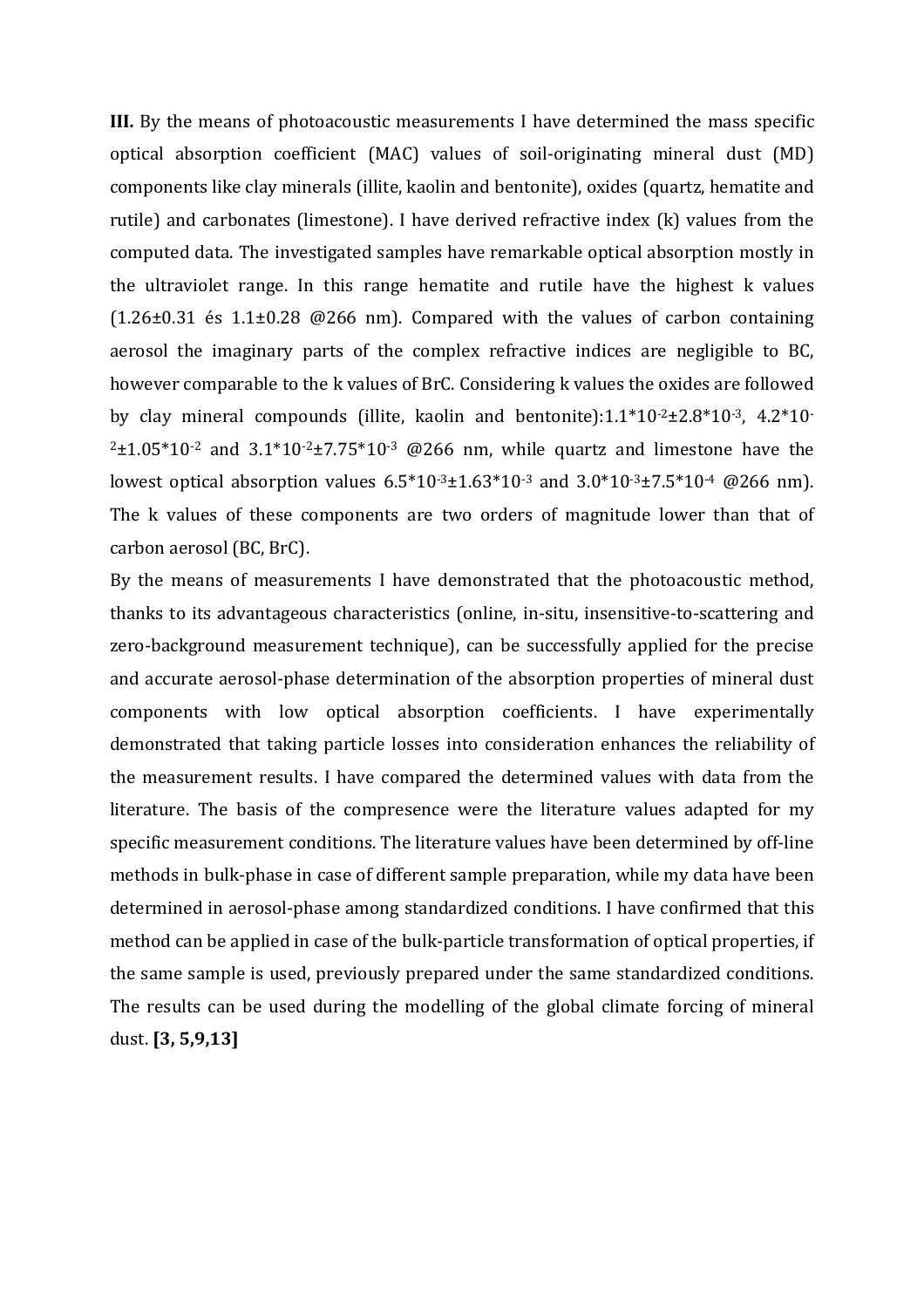**IV.** During field measurements carried out in Szeged I have demonstrated that the photoacoustically measured AAE values have a daily fluctuation, which can be explained by the daily fluctuation of traffic emission activity. Moreover I have shown and quantified the wavelength dependency of the AAE values in the complete measurement range of the photoacoustic instrument. I have been measuring the other characteristic parameters of atmospheric aerosol simultaneously, like size distribution and chemical properties (levoglucosan-, carbon-content). I have set forth that the ratios computed from the measured parameters  $(N_{100}/N_{20}$ , LG/TC, OC<sub>wood burning</sub>/EC<sub>traffic</sub>) are more suitable to monitor the relative activity of the emitting sources than the measured parameters themselves. **[5, 10, 14]**

**V.** I have revealed the relationships between the AAE values derived from the absorption determined by the photoacoustic method and the source-specific physical and chemical properties of atmospheric aerosol. By revealing the strong correlations between the AAE values and ratio of organic soot originating from wood burning and inorganic soot originating from traffic activity I have verified that the value of AAE is mostly determined by the relative changes in the activity of the emitting sources. I have further confirmed that the strength of the relationship of the different parameters strongly depend on the applied wavelengths. I have shown the strongest correlation in the ultraviolet range. The correlation factors of the relation between the AAE@355-266nm and the  $N_{100}/N_{20}$ ; LG/TC; and OC<sub>wood burning</sub>/EC<sub>traffic</sub> ratios were computed to be R=0.93; R=0.95; 0.96. By using the Aethalometer model I have concluded and demonstrated that photoacoustic measurements carried out on multiple wavelengths including the UV range create the opportunity of the selective, real-time identification of the emitting sources. **[5, 10, 14]**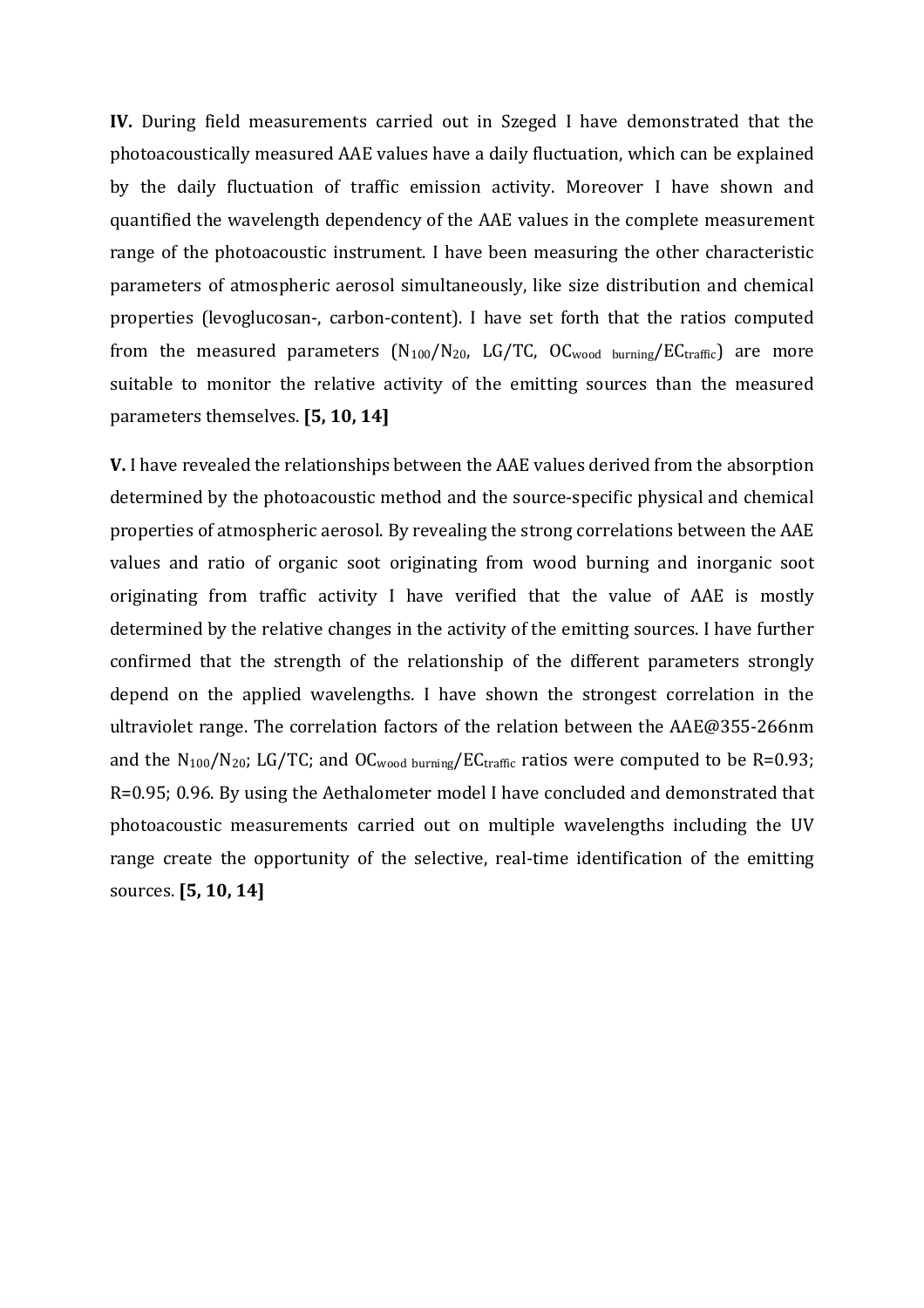#### Referred articles connected to the new measurement result

1. Utry, N., Ajtai, T., Pintér, M., Bozóki, Z., Szabó, G. (2014) Wavelength-Dependent Optical Absorption Properties of Artificial and Atmospheric Aerosol Measured by a Multi-Wavelength Photoacoustic Spectrometer. A laboratory and a field study. INT J THERMOPHYS 35: (12) 2246-2258

IF: 0.963

2. Utry, N., Ajtai, T., Filep, Á., Pintér, M., Hoffer, A., Bozóki, Z., Szabó, G. (2013) Mass specific optical absorption coefficient of HULIS aerosol measured by a fourwavelength photoacoustic spectrometer at NIR, VIS and UV wavelengths. Atmospheric Environment 69: 321-324

IF: 3.062

3. Utry, N., Ajtai, T., Pintér, M., Tombácz, E., Illés, E., Bozóki, Z., Szabó, G. (2015) Mass specific optical absorption coefficients and imaginary part of complex refractive indices of mineral dust components measured by a multi wavelength photoacoustic spectrometer, Atmos. Meas. Tech. 8: 401-410

IF: 3.368

4. Utry, N., Ajtai T., Filep, Á., Pintér, M., Török, Zs., Bozóki, Z., Szabó, G. (2014) Correlations between absorption Angström exponent (AAE) of wintertime ambient urban aerosol and its physical and chemical properties, Atmospheric Environment.95: 52-59.

IF: 3.062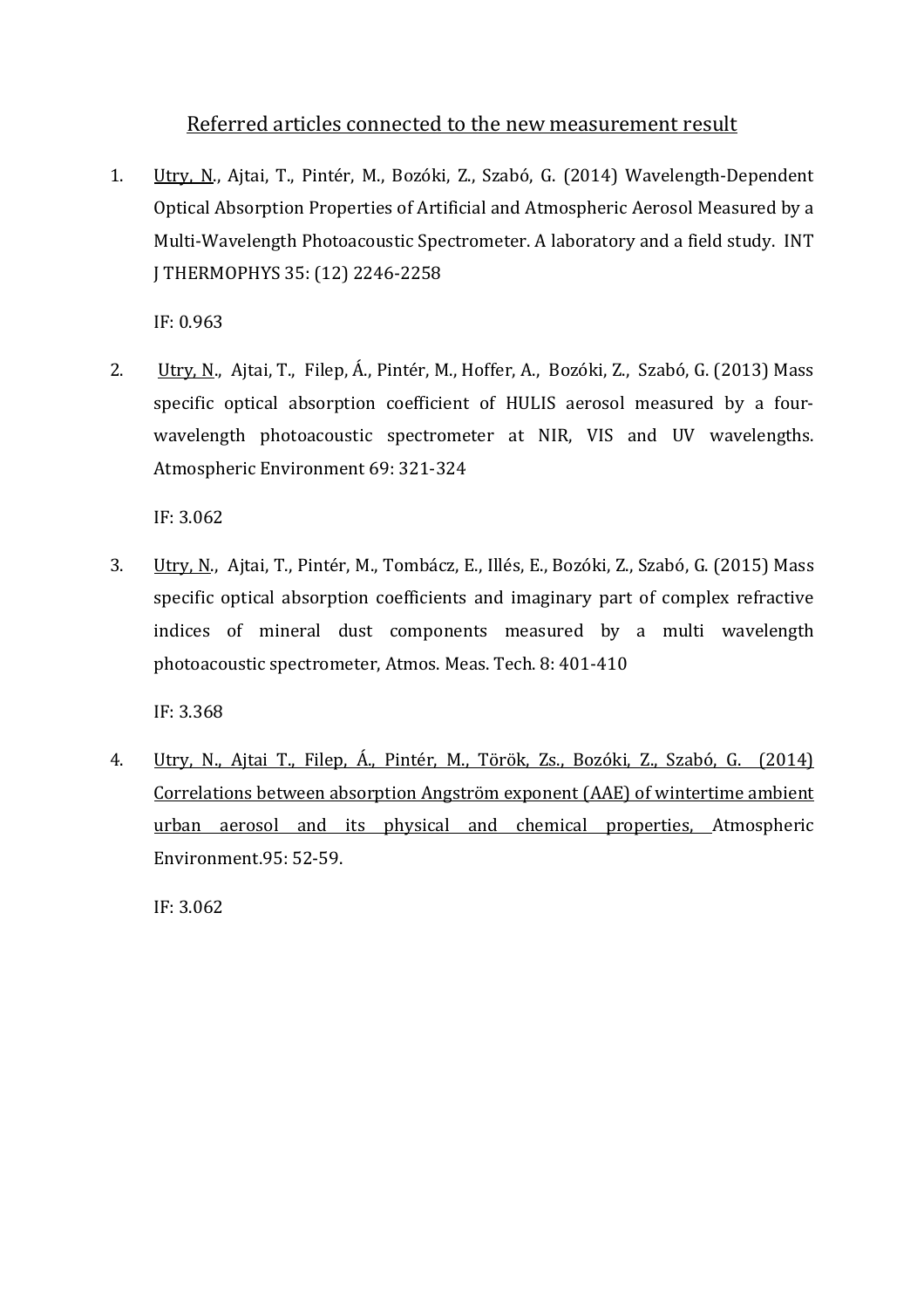#### Miscellaneous publications connected to the topic of my dissertation

- 5. Utry Noémi, Ajtai Tibor, Filep Ágnes, Pintér Máté, Bozóki Zoltán, Szabó Gábor. (2012) Ásványi porok abszorpciós spektrumának vizsgálata. In: Környezettudományi Doktori Iskolák Konferenciája: A környezetvédelem és az élelmiszerminőség aktuális kérdései. Konferencia helye, ideje: Eötvös Lóránd Tudományegyetem, Budapest. 2012.08.30-2012.08.31., 2012. p. 81-89. (ISBN: 978- 963-284-242-4)
- 6. T.Ajtai, Á. Filep, N. Utry, M. Pintér, Z. Bozóki, G. Szabó.(2012)Optical behaviour of m ineralogical composition. A laboratory study.In: European Aerosol Conference. Ko nferencia helye, ideje: Granada, Spanyolország.2012.09.02-2012.09.07. Granada: EAA, p. 5.
- 7. Tibor Ajtai, Noémi Utry, Ágnes Filep, Dávid Tátrai, Zoltán Bozóki, Gábor Szabó. (2013) Spectral characterisation of mineralogical components of dust, HULIS and winter time aerosol using multi-wavelength photoacoustic spectrometer. A laboratory and a field study In: EGU2013. Konferencia helye, ideje: Bécs, Ausztria, 2013.04.07-2013.04.12.pp. 1-2.
- 8. T. Ajtai, N. Utry, Á. Filep, Z. Bozóki, G. Szabó. (2013) In-situ absorption measurement of HULIS and mineral dust components as well as winter time ambient aerosol using multiwavelength photoacoustic instrument. A laboratory and a field study. European Aerosol Conference. Konferencia helye, ideje: Prága, Csehország, 2013.09.01-2013.09.06.p. 29.
- 9. Ajtai Tibor, Utry Noémi, Pintér Máté, Bozóki Zoltán, Szabó Gábor. (2013) Rediszpergált ásványi porösszetevők spektrális válaszának in-situ mérése négy hullámhosszú fotoakusztikus spektrométerrel In: Princz Péter (szerk.) XI. Környezetvédelmi Analitikai és Technológiai Konferencia: Innovatív környezetdiagnosztikai módszerekkel és technológiákkal az egészségesebb emberi környezetért. 111 p. Konferencia helye, ideje: Hajdúszoboszló, Magyarország, 2013.10.02-2013.10.04. (Környezetvédelmi Analitikai és Technológiai Társaság) Budapest: Magyar Kémikusok Egyesülete, 2013. p. 13. (ISBN:978-963-9970-40-3)
- 10. Ajtai Tibor, Utry Noémi, Pintér Máté, Bozóki Zoltán, Szabó Gábor. (2013) Légköri széntartalmú összetevők klímareleváns tulajdonságainak in-situ vizsgálata In: Princz Péter (szerk.) XI. Környezetvédelmi Analitikai és Technológiai Konferencia: Innovatív környezetdiagnosztikai módszerekkel és technológiákkal az egészségesebb emberi környezetért. 111 p. Konferencia helye, ideje: Hajdúszoboszló, Magyarország, 2013.10.02-2013.10.04. (Környezetvédelmi Analitikai és Technológiai Társaság) Budapest: Magyar Kémikusok Egyesülete, 2013. p. 12. (ISBN:978-963-9970-40-3)
- 11. Ajtai Tibor, Utry Noémi, Pintér Máté, Bozóki Zoltán, Szabó Gábor. (2013) Légköri aeroszolok abszorpciós spektrumának in-situ mérése fotoakusztikus módszerrel In: Princz Péter (szerk.) XI. Környezetvédelmi Analitikai és Technológiai Konferencia: Innovatív környezetdiagnosztikai módszerekkel és technológiákkal az egészségesebb emberi környezetért. 111 p. Konferencia helye, ideje: Hajdúszoboszló, Magyarország, 2013.10.02-2013.10.04. (Környezetvédelmi